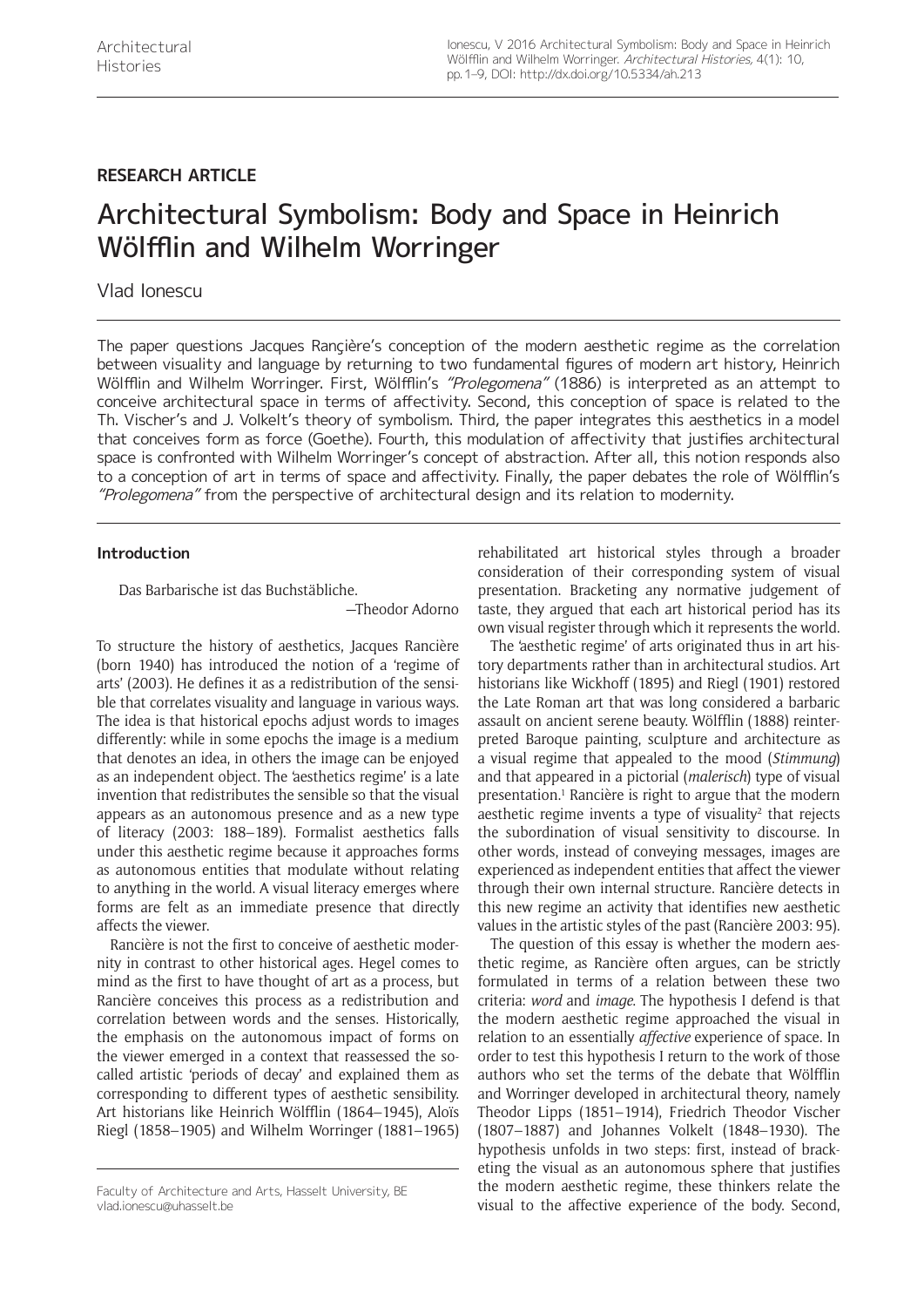this justification returns to the body as the fundamental criterion of architectural design. This is a well-known position in architectural theory, yet this time the body is conceived of as the *affective experience* of the body moving in space (Rykwert 1996; Dodds and Tavernon 2002). This experience prefigures the phenomenological paradigm — matured by Husserl — based on the experience of the world by means of a living body (*Leib*) as opposed to a mere objectified body (*Körper*). The specificity of the modern aesthetic regime is its ability to mediate bodily emotions. Consequently, aesthetics justifies the architectural theory of Wölfflin and the art theory of Worringer. In this sense, an analysis of their work proposes an alternative to Rancière's understanding of the aesthetic regime as emerging at the crossroad between *image* and *word*. The alternative consists in the fact that the modern aesthetic regime correlates *space* and *affectivity,* an idea that the following essay will address.

#### **Symbolism and Empathy**

Various overviews of modern aesthetics confirm the fact that the relation to the felt affectivity of the body is fundamental to the modern aesthetic regime. During the second part of the 19th century, Theodor Lipps developed a psychological study on subjectivity and founded a system of aesthetics on this model.<sup>3</sup> The notion of empathy (*Einfühlung*) is central in his Ästhetischen *Faktoren der Raumanschauung* (1891) [Aesthetic Factors of Space-Intuition], where it designates not just the projection of one's feelings onto an object but a participative emotional immersion into an observed object. Empathy is thus a fundamental function of the self in its relation to any objects exterior to it. It designates an unhindered, felt immersion of viewers into an object that they perceive. Of course, the immersion happens on a symbolic level, meaning that the experience of the object is an unconstrained emotional flux.

The idea of a spatial extension of the subject into depth is inherent to the aesthetic experience understood as the pleasure of a subject who 'feels his/her way into' an object: *hineinfühlen* is the term that is repeatedly used (not just by Lipps) that connotes a forward movement. With this psychological model, the aesthetic experience is conceived as a type of emotional blending with exterior objects. Essential here is the fact that aesthetic pleasure is fundamentally a *spatial* phenomenon because consciousness performs an imaginary leap forward. When I watch an acrobat, I follow his movements as if those movements were happening to me.

Johannes Volkelt, another philosopher working roughly at the same time as Lipps, criticised this model because an increased awareness of the viewer (in relation to the movements of the acrobat, for instance) can be detrimental to the aesthetic experience. Alternatively, Volkelt conceived empathy as a constitutive function of any relation to exterior objects. Where Lipps stressed the active function of empathy, for Volkelt empathy is a generic function of intentionality as such. More importantly, in *Der Symbolbegriff in der neusten* Ästhetik (1876), [The Symbol Concept in the Newest Aesthetics] Volkelt emphasises the contiguity

between perceived visual structures and the human vital feeling (*Lebensgefühl*). Our 'bodily organisation takes part into (*mitmachen*) the experience of spatial constructions that are sensuously apprehended (*miterleben*)'.4

Volkelt and Lipps represent an important episode in architectural theory for three reasons. First, they translate in psychological terms an essential intuition of Kantian aesthetics, namely that the human body is experienced as an *affective* entity. Second, this experience is pleasurable, by which they mean that the body is maintained at a constant level of tension. Constancy generates an emotional well-being — what Kant would call *das Wohlgefallen —* and it is felt when architectural structures affirm the horizontal position of the body, its unhindered movement and regular rhythm of breathing. Third, the connotation of movement that is inherent to the notion of empathy introduces space as a fundamental dimension of the aesthetic experience. At this point, architectural theory is an aesthetic theory because *affectivity* and *subjectivity* are imagined as a forward movement that enwraps the perceived object.5

These ideas are restructured in Lipps' epic two-volume work Ästhetik (1903, 1906). He argues that visual presentations emulate our bodily constitution. It is strange how Rykwert, in his otherwise magnificent *The Dancing Column*, forgets to mention this fundamental intuition of modern aesthetics. Images are not beautiful because they imitate an exterior object but because they are consonant with the felt vitality of the human body. Lipps writes: 'one has to say, man is not beautiful because of his forms but rather that forms are beautiful because they are human forms and thus they are for us the bearer of human life'.6 In other words, we take pleasure in visual forms not because they resemble our physical body but because their organic movement is consonant with the felt vitality of our body. The aesthetics of Lipps depends on this homologation between the perceived forms and the bodily structure. After all, he argues that aesthetic pleasure is the result of a felt consonance between them, meaning that visual forms are quantitatively measurable but also qualitatively felt entities.

Subsequently, the ugly and the sublime are aesthetic responses that disturb the felt organic structure of the human body. For Lipps, at the most fundamental level, images and architectural structures perpetuate and affirm human vitality. This means that the organic structure of our body  $-$  its proportions and symmetry  $-$  is not just an anatomical bundle but it is also experienced as general euphoria. Not unlike Kant, who identified a 'disinterested well-being' (*interesseloses Wohlgefallen*) in the purposefulness between forms and the cognitive faculties, Lipps detects a similar feeling in the vitality of the human body. That beauty is in the eye of the beholder means here that visual forms are congruous with the overall organic constitution of the human body.<sup>7</sup>

Now, the conception of subjectivity as a movement forward toward an object was also essential in the 19th-century conception of symbolism. In the semiotics of Charles S. Peirce, the symbol is a sign that signifies by means of convention (e.g., traffic lights). In the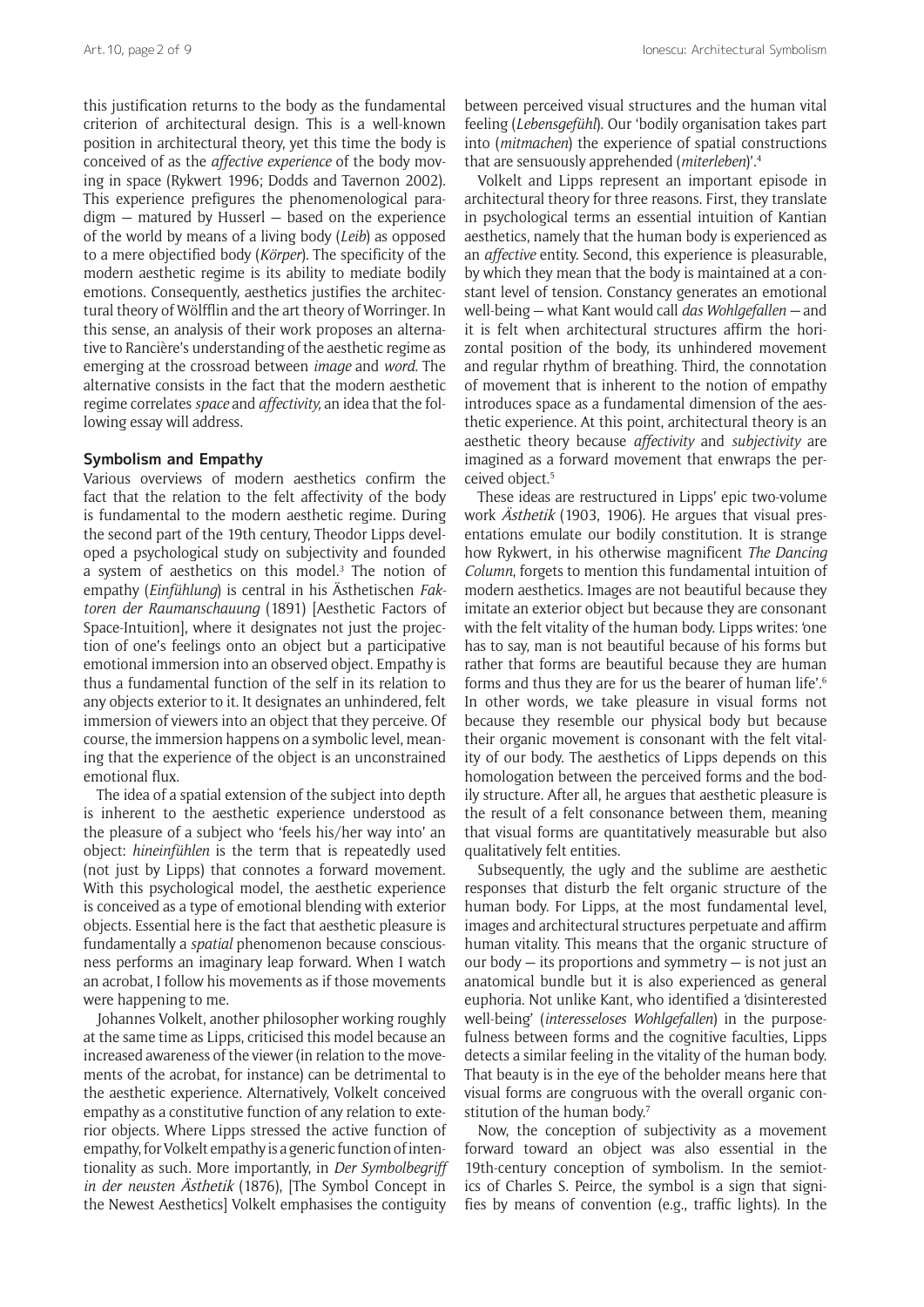post-Hegelian aesthetics of Friedrich Theodor Vischer, the symbol is conceived as the transference of affectivity onto an inanimate object. In Ästhetik *oder Wissenschaft des Schönen* (1846–1857), [Aesthetics or the Science of the Beautiful] Vischer describes the symbol as a premature stage of the mind that conveys a comparison to another idea for the 'confused unconscious fantasy' (Vischer 1922a: 495). In the Ästhetik*,* symbolism is conceived as an unconscious process of animating a perceived object. Animation is a way of reading intentionality in how inanimate objects or phenomena interact with the world.

In the essay *Das Symbol* (1887), Vischer distinguishes between symbolism in myth and art but he also argues that symbolism or 'the act of lending a soul remains an absolutely necessary feature of humanity, also after it has left behind the myth a long time ago'8 (Vischer 1922b: 435). This 'lending of a soul' is designated  $-$  in light of Volkelt — as empathy and befalls anyone who encounters architectural works. In this case, the viewer 'immerses himself into' these spaces (*so hineinversetzt*) 'as if he were there with his entire vital force and soul, moving, raising, swinging up and down, stretching out'9 (Vischer 1922b: 437).

Hence, both Vischer and Lipps conceive of the mind as a spontaneous expansion into the material world. Symbolisation is an activity of the mind that feels pleasure when a felicitous *agglutination* between its structure and the perceived architectural structure is facilitated. The example that Vischer uses is the experience of architecture that is no longer (quantitatively) perceived as a tectonic structure but as a (qualitative) spatial environment to which the mind is attuned and in which it circulates. Two new elements are hereby introduced into architectural theory: the affective experience of structures and the intentionality involved in the experience of architectural space. Symbolism means not just the emulation of bodily proportion in a building (as in the Vitruvius-Alberti tradition) but also a type of intentional experience, the mind imaginatively extending into space.

At this point in the history of aesthetics, the conception of symbolism as 'lending a soul' determines the conception of architecture in terms of space, the experience of space in terms of movement and according to emotional prototypes (Götz 1983: 53ff). After all, just one year after the publication of *Das Symbol*, Wölfflin interpreted the Renaissance and the Baroque as spatial structures that correspond to different types of affectivity: the tranquillity of the Renaissance is contrasted to Baroque intoxication. With the psychological aesthetics of Lipps and Vischer, space becomes a problem in both architecture and the history of art.

### **Spatial Extension and Bodily Feeling: Wölfflin's Prolegomena**

In the *Prolegomena zu einer Psychologie der Architektur*  (1886), [Prolegomena to a Psychology of Architecture] Wölfflin asks an old question: how can architectural forms be an expression of a mood (*Stimmung*)? How is it possible that an inanimate object (a building) conveys an impression (*Eindrück*) that is felt as an expression (*Ausdrück*)? Wölfflin rejects Wundt's physiological explanation according to which the impression of visual forms depends on the movement of the eye, as if a zigzag ocular movement is disturbing because it involves a strenuous muscular motion. After all, the emotional experience of music does not strictly depend on the physiological structure of the ear. On the contrary, other people can also understand the impressions expressed in music because the voice mediates the moods of the body. Wölfflin's question captures an essential problem of the humanities, namely the relationship between form and content or, as he puts it, between expression and impression.

Yet this relationship is constitutive of what 19th-century German aesthetics designated as the problem of *symbolism.* How does a symbol function? Wölfflin's question is old because it was meant to resist the reduction of aesthetics to the physiological constitution of the body. However, it is still relevant if one considers contemporary research projects of neuro-aesthetics that also tend to explain beauty in terms of the neurological structure of the brain.<sup>10</sup> In other words, the debate concerning the status of the symbolic order as the product of culture (and not just as an immanent result of material structures) remains a significant topic. Considering this debate on the essential symbolic function of the body in architecture, one wonders why the *Prolegomena* is not a key text in Rykwert's *The Dancing Column.*<sup>11</sup>

The argument of the *Prolegomena* is that all explanation of architecture presupposes the mediation between a material and a symbolic structure. First, Wölfflin refers to architectural structures in terms of their *lived experience.*  The analysis of tectonic structures is subordinated to their impression on the viewer's mood. Architecture becomes a correlate for a lived experience as opposed to a set of quantifiable mathematical proportions. Second, this focus on architectural structures as an impetus of an aesthetic experience turns Wölfflin's architectural theory into a discourse on space as opposed to a discourse on tectonic structures. The reason for this transformation of architectural discourse from an inquiry into tectonic structures into an inquiry into the experience of space is inherent to the premise of the text: if architecture is the correlate of a lived experience, then this experience presupposes the movement of the body; the *kinaesthetic activity* of a body in motion justifies architecture as a practice that structures spatial relations. Space becomes the pertinent object of architectural design *because* bodily movement is placed at the core of the creative act. After all, other than the geometrical space that can be quantified, lived space can only be the outcome of body movement.

And for Wölfflin, the beauty of an architectural space is not a response to forms that are perceived on the retina but the feeling of an unconstrained relation between the perceived forms and the vital feeling of our body. Hence, Wölfflin introduces here a third term that mediates between perceived forms and the physiological structure of the body, namely the vital feeling (*Lebensgefühl*).12 The notion of vital feeling refers to a constancy of energy that is felt during the unconstrained movement of the body. The experience of architectonic structures presupposes thus the symbolic mediation between perceived forms and the way in which the body affectively perceives its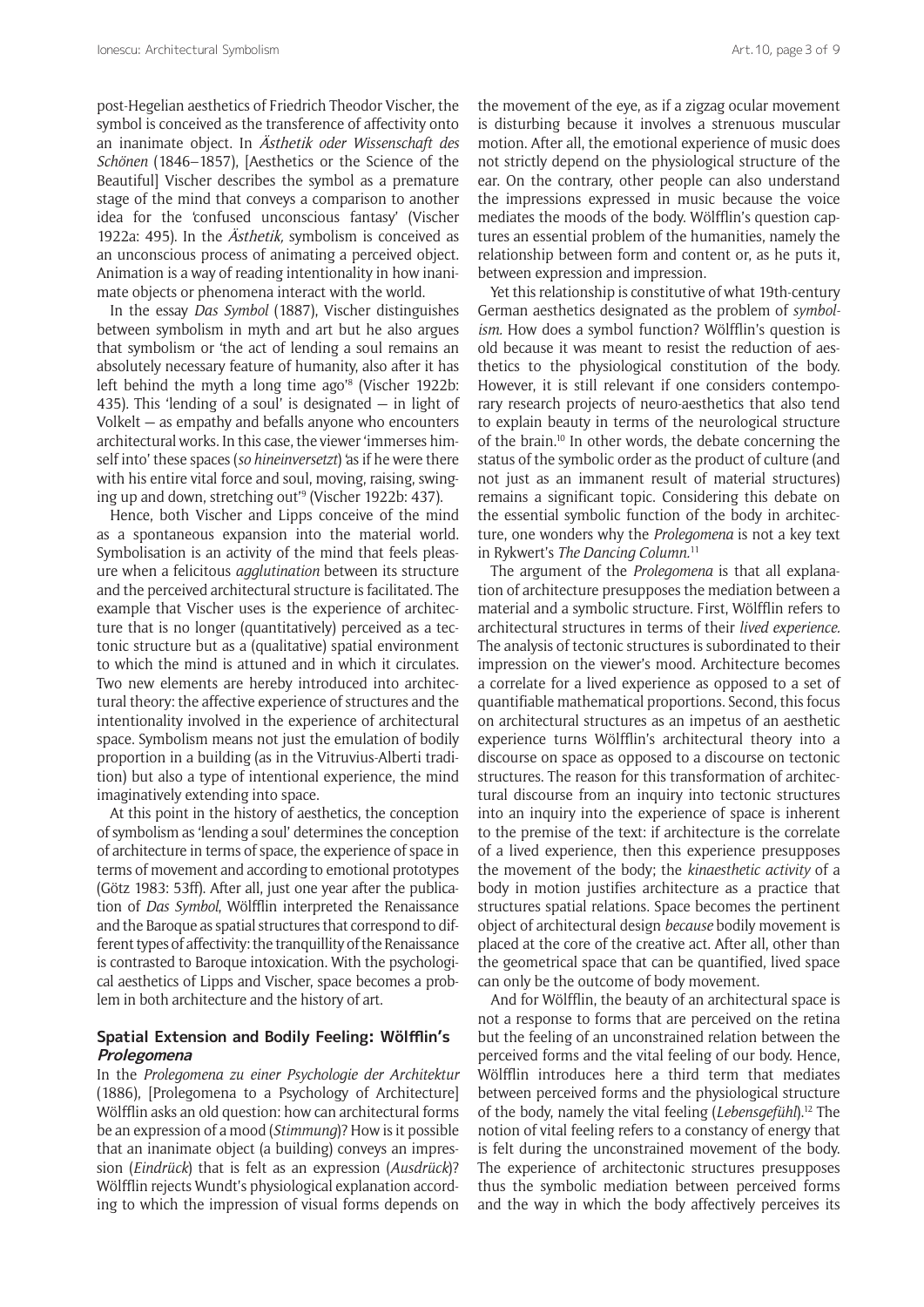own constitution. Symbolism means here that the relation between bodily proportions and architectural structures mediates a *feeling* (and not just the transfer of geometric relations from one domain to another).

If architectural structures are felt as beautiful, it is because they affirm the feeling that the body has of its own 'well-being' (*Wohlbefinden*), a notion too rapidly and too often translated as 'pleasure'. In this sense, Wölfflin's theory is founded on the intuition that architectural forms mediate between our *felt* bodily structure and space. In the *Prolegomena,* Wölfflin — reader of Goethe and student of Jacob Burckhardt  $-$  is a humanist who justifies architecture as structures subordinated to the human bodily constitution. The scale of the lived environment has to comply with the human scale. The symmetry, proportion and vertical position of the body are felt as a harmonious affective disposition called 'mood' (*Stimmung*). Pleasurable responses to space are the sign of the congruence between visual forms and vital feeling. For Wölfflin, the body is experienced as mood and becomes the criterion for the experience of space. Later, in *Gedanken zur Kunstgeschichte,* [Thoughts on the History of Art] Wölfflin will argue for the evaluation of images according to their effect on the 'bodily and vital feeling' (*Körper- und Lebensgefühl*) (Wölfflin 1941: 30–31).

We will have to return to the emphasis on the human scale and on the emotional impact of architecture in the architectural theory of Sigfried Giedion, Wölfflin's student. Design does not yet follow function but the dynamic of tensions inherent to the human body dictates the morphology of the space that we inhabit. Significant here is the symbolic process involved in the relation between body and space. Humans see forms as the expression of a 'sentient soul' (*fühlende Seele*), argues Wölfflin, a process that is felt with pleasure and displeasure (*Wohl- und Wehegefühl*) while moving in space. Physical space is symbolically mediated by this original structure that we all inherently possess, i.e. 'our bodily organisation' (*unsere leibliche Organisation*) (Wölfflin 1946: 21). 13

How to understand this symbolic process? This process presupposes a *qualitative* homologue between bodily and architectural structures. Regardless of their *quantitative*  differences, architectural structures correspond to the bodily structure that is itself felt as a constant level of tension. Hence, Wölfflin's premise is that the original architectural prototype is our own body. Verticality and mass are quantities that are qualitatively felt as a pleasurable disposition if the external tectonic forms are congruous with them. And Wölfflin describes how

powerful columns produce in us energetic stimulations, our respiration harmonises with the expansive of narrow nature of space. In the former case we are stimulated as if we ourselves were the supporting columns; in the later case we breathe as deeply and feeling as if our chest were as wide as the hall […] the architectural impression […] is essentially based on a directly bodily feeling.14 (Wölfflin 1994: 154–55)

There is a possible correlation between, on the one hand, the fundamental elements of architecture (matter and form, gravity and force) and, on the other hand, the feeling of our 'organic well-being' (*organisches Wohlbefinden*). A symbolic synergy between bodily tension (the feeling of organic well-being) and an architectural structure generates a euphoric feeling. The heaviness of matter interacts with the heaviness of the body maintained in the upright position by a 'force of form' (*Formkraft*). Evoking Goethe, Wölfflin conceives visual *form* as an inherent *force* that matter actualises so that there is no 'form without matter' (*stofflose Form*) (Wölfflin 1946: 23; see Ay 2010). Form is nothing but the force active in matter. Applied to the human body, this conception of form as a force is felt as an affirmation of the bodily vitality and it is opposed to gravity and formlessness. Other than a hollowing out of space, architectural design emerges here as a modulation of forces inherent in matter and adjusted to bodily movement.

#### **Form as Force**

This aesthetic vitalism constitutes the foundation of Wölfflin's architectural theory. Visual forms are not correlated to a series of words that might capture a building's meaning or function but to the feeling one has of one's own body. In a sense, Wölfflin continues the theory of metamorphosis that Goethe and Herder had introduced in aesthetics. In *Bildungstrieb* (1810), Goethe had distinguished between force (*Kraft*) and drive (*Triebe*). Both notions account for form but from different perspectives: while force is a mechanical explanation of form, drive refers to a *process* of formation (*Bildung*). Form and matter are not opposite principles but the corresponding elements of metamorphosis understood as a dynamic process (Goethe 1975: 33). The notion of force accounts for the mechanical correlations involved in the development of forms. The notion of drive refers to a purposeful and organic principle that is active in the development of forms (Tantillo 2002: 58ff).

The distinction marks the difference between metamorphosis thought of as the *mechanical addition* of elements and metamorphosis understood as *organic growth*  or the purposeful actualisation of a force. Wölfflin goes further and identifies the complexification of artistic forms with this generative process that is specific to nature. He compares the evolution of architectural forms to the growth of organisms: both represent a process that expands simple forms into complex structures (Wölfflin 1946: 24). In the language of Trachtenberg and Hyman (2003), the expansion of modern design is two-fold: it can either be *mechanomorphic* or *biomorphic*. While the former notion refers to what Goethe conceived as a mechanic addition of volumes, the second notion designates a model of design where forms organically expand as in Art Nouveau. The analogy is significant because it captures a central problem in architectural design that Wölfflin's *Prolegomena* intimated and Giedion made explicit, namely the evolution of architectural design from a hollowed-out interior space to an arrangement of volumes in space.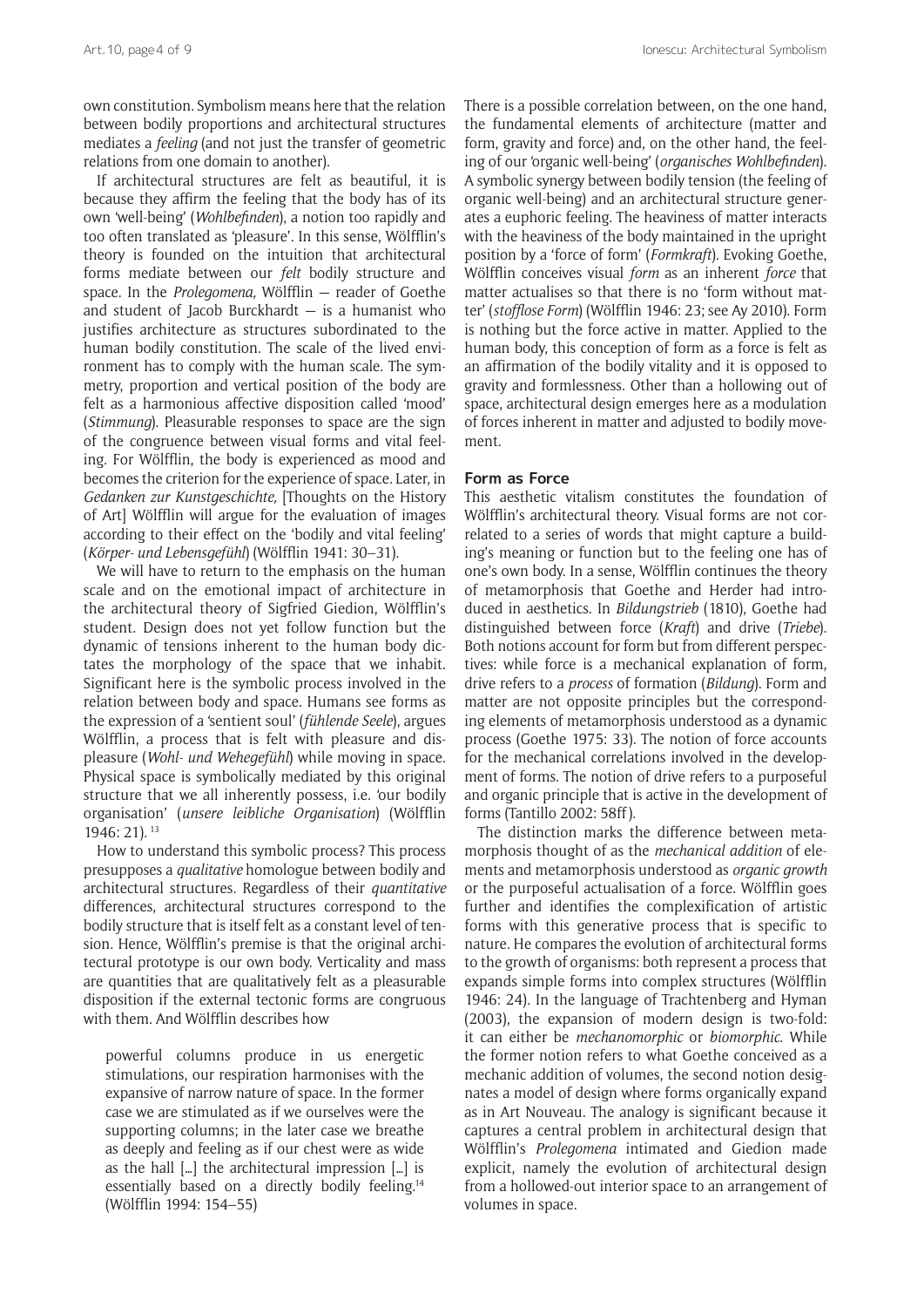Goethe refers to the conception of form as force to characterise nature's driving forces (*Triebräder*) as either polarity (*Polarität*) or intensification (*Steigerun*g). The notion of polarity of matter, from a physical perspective, is explained as the movement of attraction (*Anziehen*) or repulsion (*Abstoßen*). Form actualises itself from a matter that oscillates between these two movements of attraction and repulsion. Polarized matter is the conjunction or disjunction of elements; layers of matter attract or reject each other. The notion of intensification explains matter from a spiritual perspective, as an 'ongoing striving augmentation' (*immerstrebendes Aufsteigen*). Through intensification matter grows infinitely, from simple to complex structures, the way light and shadow produce infinite shades (Goethe 1975: 48).

For Goethe, matter and spirit presuppose each other because, while matter extends into space, the spirit perceives this extension as attraction or repulsion.15 Wölfflin follows the same intuition when he argues that architectural forms are the expression of vital feeling: the impression that tectonic forms give is nothing but their spiritual (i.e., affective) conception as a positive attraction between their structure and our bodies. In other words, what we call 'expression' is matter experienced from a spiritual perspective as the affirmation or denial of a purposeful force.16

An affect thus designates the experience of attraction or repulsion of a force active within a body. Goethe and Wölfflin conveyed the original understanding of the presupposed symbolisation process, namely the identification of purposefulness in material expansion. The body too, can be thought of as an addition of organs or as the perception of a purposeful vital feeling. Wölfflin conceives the body as an organised structure that has an affective apperception of its own unhindered movement, its vital feeling. The attraction or repulsion of architectural forms depends on whether they affirm or deny this vital feeling. On the one hand, gravity and horizontal structures decrease the vital feeling because they draw the body downward. This is experienced when the body breathes slowly and the blood circulates with difficulty. Words like 'heavy-hearted' (*Schwermut*) and 'depressed mood' (*gedrückte Stimmung*) connote the weight of gravity and formlessness. On the other hand, the vertical body is balanced and maintains the vital feeling at a regular level of tension.

The immediate question is: what does Wölfflin add to the conception of Vitruvius and Alberti? In their case, the tectonic structure was analogous to the bodily structure. Symbolism, as Rykwert has shown, is the driving mechanism of an architecture based on corresponding proportions or figurative elements. The body is the driving metaphor of Alberti's *De re aedificatoria*, where the arrangements of architectural parts are analogous to the arrangement of the body's limbs (as in Book 1) or where beauty is defined as the *concinnitas* or 'reasoned harmony' and 'consonance' of the parts into the whole (Alberti 1988: 8, 156, 303). In Vitruvius, *venustas* pointed to *eurythmia,* a proportional arrangement of human and tectonic elements. The principle of symmetry in both bodies and buildings is the  $\dot{\alpha}$ ναλογία, the 'proportion' or harmonious ratio of the members of a whole.17 And indeed, the body as the criterion moves deep into modernity with Le Corbusier's *modulor.* 

The difference consists in the fact that Vitruvius conceived these proportions as numerical relations. For Wölfflin, these proportions are not just *calculated* as harmonious proportions but felt as an *emotional* disposition, a well-adjusted level of tension. Architectural forms have a strong impact on the constitution and development of the affective life of the subject. Forms influence the affective subjectivity they disturb or enhance. The question is whether space is always felt as an affirmation of the vital feeling and if not, what are the consequences when this is not the case. The body as a criterion of evaluating architecture might seem a classicist preference, yet relating Wölfflin's *Prolegomena* to Worringer's work shows an oscillation in the intensity with which the body is modulated.

#### **Abstraction and Space**

Arguably more a work of art theory than of art history, Worringer's *Abstraktion und Einfühlung* (1907) [Abstraction and Empathy] advanced a simple if not simplistic psychology of art. Abstraction and empathy designate two generic regimes of art that correspond to two psychological types.18 The regime of empathy characterises a psychological type that feels at ease in the world of changing sensations, a movement and depth that are rendered in organic forms. Worringer's alternative to this original relation to the world is the art of abstraction. This art corresponds to a psychological type that experiences the changing sensations and the depth of space with anxiety. As a consequence, organic movement and density are reduced to repetitive geometric patterns on a plane.

Like Wölfflin, Worringer employs the notion of *abstraction* to place space and affectivity at the centre of all art historical analysis. While empathy presupposes a tranquil continuity between man and space, abstraction entails the disturbance of this euphoric relation. Spatial depth is felt as a threatening field where a conglomerate of changing sensations intimidates the psyche. The modulations of space occasion a psychic tension that can only be released by reducing the depth of space to rigid geometric forms. Hence, an affective disturbance of subjectivity explains the geometric lines of the primitive ornaments or the infinite multiplication of crystalline shapes in the late Gothic ribbed vaults. Like Wölfflin, Worringer explains images by relating them not to a paraphrasable iconographic content but to how they mediate the affective life. The abstract line of the Gothic art confronts the subject with a sensation that disturbs organic life.<sup>19</sup> This intensity is also identifiable in expressionism where exterior forms contradict the real forms of the object depicted. As Georg Simmel points out, the perception of a violin can cause such an intensity in the expressionist painter that the image of the violin does not conform to the perception of the same object (Simmel 1968: 15–17).

The process of designing forms draws the contours of affective subjectivity. Generically, a design oscillates between the desire to emulate organic movement and the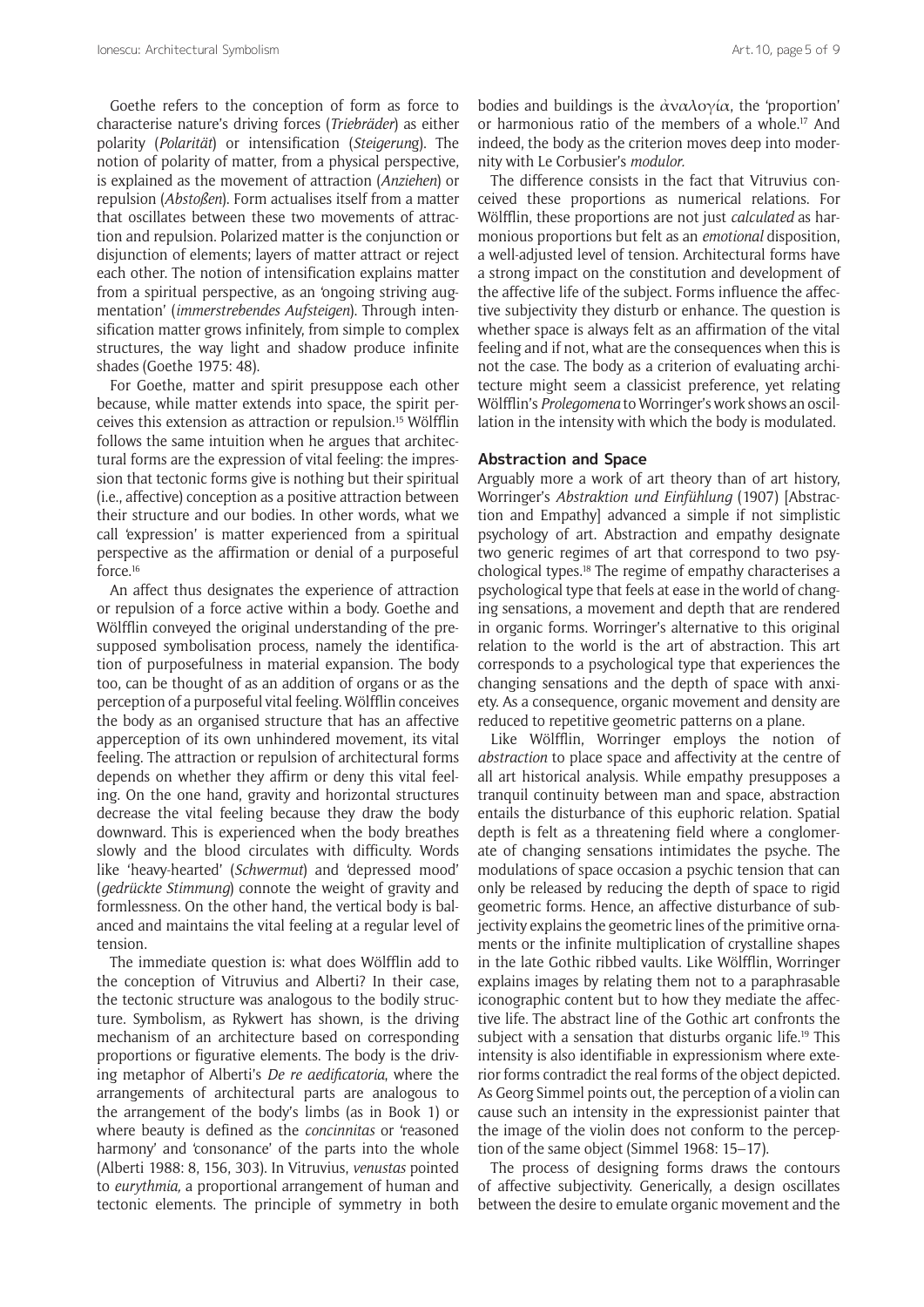instinctive anxiety to reduce space to crystalline shapes on the plane. Hence, images are not adequate copies of nature but rather of the vital forces inherent in nature. On the other hand, the notion of abstraction explains images as the result of a disquietude that is not exclusive to the primitive man. To the contrary, the same anxiety characterises the modern subjectivity, which is under threat in the hyper-rationalised society.<sup>20</sup> While primitive man feared the depth of space, modern man fears the mechanisation of life that threatens his individuality.

In the context of the city, modern man is under the constant pressure of interchangeable and anonymous relations. Before Simmel, Otto Wagner prescribed the design strategies for an architecture that complies with the needs of the modern man (1988: 79). This architecture displays clear planes and smooth surfaces, symmetrical arrangements that testify to a general 'self-containment' and 'selfassurance' (1988: 86). Wagner's description of modern architecture announces Worringer's analysis of Egyptian space as 'an exponent of material durability, of unlimited security of substance' (Worringer 1928: 69). The purification of the world from heterogeneous sensations and its metamorphosis into abstract forms also distinguishes the modern sense of space. Yet Wagner's description of the modern eye reflects Worringer's description of primitive perception. The modern eye is less accustomed to 'varied images, to straight lines, to more expansive surfaces, to larger masses'. Lines are straight rather than curved because they are adapted to a busy man who is annoyed by detours (Wagner 1988: 109–10). The idea that the irritated modern man subordinates space to temporal efficiency proves, once more, that the modern aesthetic regime responds to the affective life of the subject.

While the depth of space terrified the primitive man, the modern man is afraid of wasting time. As a consequence, space is redistributed and designed in modernity according to a rigid rationalisation of time. This rational approach to space can both subordinate forms to their function *and* desensitise all strong affects. The transfer of effective functionality into forms — so that time is saved — is the symptom of an architecture that becomes 'literal' (*buchstäblich*) in Adorno's sense, promising strictly to be factual and objective. However, from Vischer and Lipps to Wölfflin and Worringer, the experience of architectural space is fundamentally affective. A couple of decades later, Sigfried Giedion accounted for the rationalisation of architecture as a consequence of Descartes' separation of authentic philosophy from the speculative problems of aesthetics: while rationalism produced machines, aesthetic problems were disregarded as subjective (Giedion 1958: 73). However, he explains the expansion of modern urbanism in a sentence that could have been written by Wölfflin: 'a new plastic sensibility: a new development of spatial rhythms and a new faculty of perceiving the play of volumes in space' (Giedion 1958: 93). The emphasis is on the movement between the volumes that constitute the building and on the emotional impact of their rhythm. If we now return to Rancière's conviction that modernity debates the relation between word and image, we see how he forgets this fundamental criterion

from architectural theory: the mediation of space through affectivity.

#### **Conclusion**

Heinrich Wölfflin's *Prolegomena* places the question of space at the core of the *experience* of architecture. In his famous *Principles of Art History* (1915), Wölfflin provides a structural explanation, not a diachronic art historical overview. His formalism emerges at a time when the weight of historicism and eclecticism is felt all over Europe. Echoing Friedrich Nietzsche, Aloïs Riegl writes *Over the Renaissance of Art* (1895), where he argues that the cumulative type of historical consciousness that characterizes positivism is detrimental to artistic creativity. Modern man looks at the past neither with the naiveté of the 15th-century artists who rediscovered antiquity nor with the enthusiasm of the Romantics who turn antiquity into an absolute criterion. In this context, if Wölfflin never wrote on architectural design, how can the *Prolegomena* contribute to architectural practice?

First, Wölfflin's writings emerge in an environment that, due to historical positivism and artistic eclecticism, required a new relation to architecture as a cultural phenomenon. Hence, his formalism introduces affectivity and movement as constitutive of architectural design. To play on Louis Sullivan's dictum, with Wölfflin, form follows movement. Precisely because he does not focus on concrete historical examples, his writings suggest that an aesthetic spectrum of architecture is homologous with the vitality of the body (rather than as a juxtaposition of volumes).

Second, as a consequence, space is not just geometric extension but also constant movement. Instead of thinking that architecture organises space — as if space were a given — Wölfflin conceives space as a process where the affective experience of the body dictates architectural forms. Architectural design is the spatialisation of a balanced bodily tension so that, while moving, the body maintains this equilibrium.21 Third, the classicism of Wölfflin lies precisely in this idea that architecture is moulded on the human body. This centrality of the body transforms the neutrality of *space* into the specificity of a *place*. A place emerges when the space is adapted to the tension of the human body and when the function of form becomes the emulation of this motion. A place is the theatralisation of space and the task of architectural design is to provide a proscenium for the interpretation — metaphorical, gestural and rhetorical, hence cultural — of human activities (Verschaffel 1995). Design is the means to escape the idiotic literal reading of human functions.

Hence, in modernity, the visible is not merely conceived in relation to the 'thinkable' (*le pensable*) but to affectivity (Rancière 2003: 105). In the psychological aesthetics that inspires modern formalism in architectural theory, form is the realisation of affects. If body is matter and matter is *experienced* as a force extending into space, then pleasure can only result within a space that has been adapted to the felt vitality of the body. The lived space is an extension of muscular relaxation, an unconstrained flexion, a clear vision and the constancy of sensations.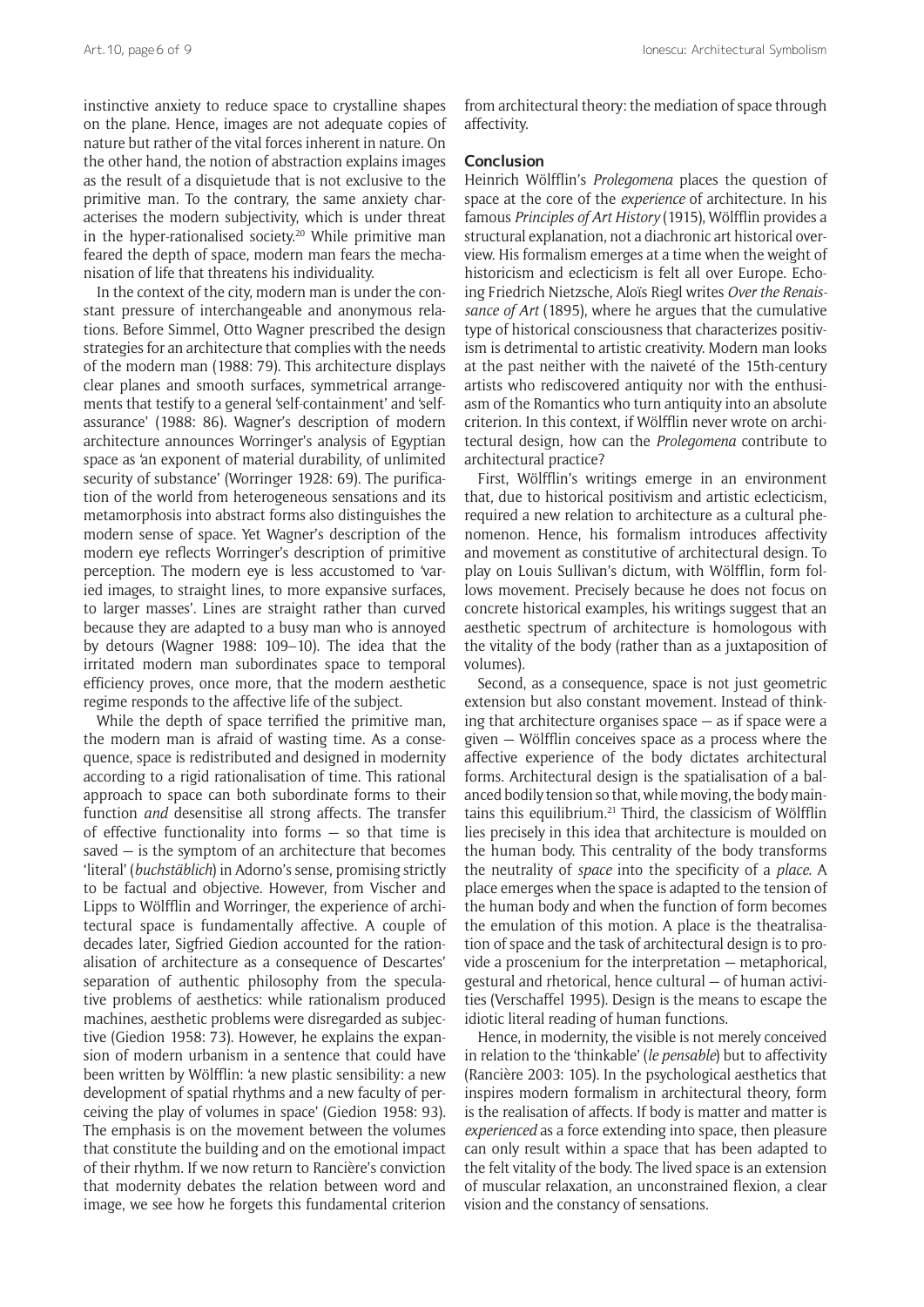Finally, architectural forms are not structures simply placed on top of each other and the dwelling human being is not in opposition to a space that extends outside of him or her. On the contrary, architectural space is the outcome of this *prototypical image* that is the human body. The implication is not just that aesthetics determines good architectural design but that the aesthetic body can resist the shapes that restrain its movement. Placing the unhindered movement of the body at the core of architecture is not just an aesthetic judgment; it is also an ethical imperative that determines the place of man in the design of space. Architecture in modernity oscillates between an inherent dignity of the body that has to feel at home in the world and its submission to calculable standards of efficiency. The apparently innocent formalism of Heinrich Wölfflin reveals that the world we build is a symptom of how we allow our bodies to move and their ability to resist the directions imposed on them.

#### **Notes**

- <sup>1</sup> After all, Wilhelm Worringer's revaluation of the Gothic was not restricted to primitive Gothic art but also included the *expressionist* cultivation of intensive affective states. In *Vienna Genesis* (1895), Franz Wickhoff approached Late Roman reliefs by comparing them to *impressionist* optic values, like the play of light and shadows. These rehabilitations of art historical styles thus presupposed a new sensibility towards the visual as an aesthetic regime with its own internal logic. Towards the fin-de-siècle*,* historians of art and architecture looked at the past with a fascinatingly anachronistic gaze, associating newly emerging artistic forms with past artistic styles. This autonomous status of the visual allowed modern historians of the time to interpret present artistic productions (impressionism and expressionism) retrospectively, somehow referring them to the foregone and forgotten styles, like the Late Roman and Gothic art.
- <sup>2</sup> The autonomy of visuality receives an early formulation in the work of Konrad Fiedler, who called it 'pure visibility' (*reine Sichtbarkeit*). We speak of 'visuality' precisely in order to distinguish the mere ability to see (visibility) from the purely visual dimension of the image (which Fiedler's notion designated).
- Lipps' doctoral thesis, defended in 1874, concerns the ontology of J.F. Herbart, and his following publications emphasise the structure of subjectivity. His immense oeuvre includes treatises like *Grundtatsachen des Seelenlebens* (1886) [*Fundamental issues of the Life of the Soul*] but also *Raumästhetik und geometrischeoptische Täuschungen* (1897) [*On the Aesthetics of Space and the Geometric-Optical Illusions*], *Komik und Humor*  (1898) [*Comedy and Humour*], *Von Fühlen, Wollen und Denken* (1902) [*About Feeling, Willing and Thinking*], an introduction to logic, psychology, a translation of David Hume's *A Treatise of Human Nature* (1739) and the two volumes entitled *Aesthetics* (1903, 1906).<br>The original reads, 'mit unserer körperlichen Organi-
- sation mitmachen, sinnlich miterleben' (Volkelt 1876: 57). The preposition 'mit' [with] in the words used

clearly designates the intentional and conjunctive experience.

- <sup>5</sup> This intuition returns in the phenomenology of Edmund Husserl (via Franz Brentano) as the intentionality that characterises consciousness. A pertinent criticism comes from Edith Stein (1917), who argues that Lipps forgets the analogical act involved in the notion of empathy. He confuses the 'self-forgetfulness through which I can surrender myself to an object with the dissolution of the I into the object' ('die Verwechslung der Selbstvergessenheit, mit der ich mich jedem Objekt hingeben kann, mit einem Aufgehen des Ich im Objekt') (Stein 1917: 17). Subsequently, Stein argues that one is never *with* the acrobat but *at* him. 6 The original reads, 'Der Mensch, so müssen wir sagen,
- ist nicht schön wegen seiner Form, sondern die Formen sind schön, weil sie Formen des Menschen und dennoch für uns Träger menschlichen Lebens sind' (Lipps 1903: 105).
- <sup>7</sup> The Kantian premise of Lipps' aesthetics is significant because with Kant the aesthetic experience of beauty is defined as essentially affective (as opposed to cognitive) and as the result of a correlate that generates a harmonious attunement of the intellectual faculties. See also Allesch (1987: 330ff).
- <sup>8</sup> The original reads, 'Der Akt der Seelenleihung bleibt als naturnotwendiger Zug der Menschheit eigen, auch wenn sie längst dem Mythus entwachsen ist'.<br><sup>9</sup> The original reads, 'als ob er mit seiner Lebenskracht
- und Seele selbst darin sei, sich bewege, hebe, auf und nieder schwinge, ins Weite dehne'*.*
- <sup>10</sup> While Wundt referred beauty to physiological conditions, recent neuro-scientific research correlates beauty to stimulations in the medial orbito-frontal cortex. The area of study changes but the fundamental structure of argument is the similar: beauty requires no analogical mediation to an affect but is the measurable result of stimulations. See Ishizu and Zeki (2011) and Kawabata and Zeki (2004). For a reaction on these attempts, see Hyman (2010).
- <sup>11</sup> Rykwert does refer to Wölfflin's famous *Principles of Art History* (1915), especially to his association of the linear with a 'new objectivity' (*neue Sachlichkeit*) and his distinction between the Baroque sensation (*Reiz*) and the remerging outline of the 'singular form' (Ryckwert 1996: 252). The *Prolegomena* is also mentioned *en passant* in Dodds and Tavernon's *Body and Building*,
- but they do not thoroughly address it.<br><sup>12</sup> The notion of 'vital feeling' was central to Kant's aesthetics. It appears regularly in the *Kritik der Ürteilskraft* (1790), as when Kant argues that while grasping a regular and purposeful building from an aesthetic perspective, the subject perceives the representation solely from the perspective of how it affect its 'vital feeling' (*Lebensgefühl*), thus bringing about a feeling of pleasure or displeasure (Kant 1976: 115). While the beautiful 'brings with it a feeling of the promotion of life' (*ein Gefühl der Beförderung des Lebens bei sich führt*), sublime pleasure is indirect: it begins with 'the feeling of a momentary inhibition of the vital powers'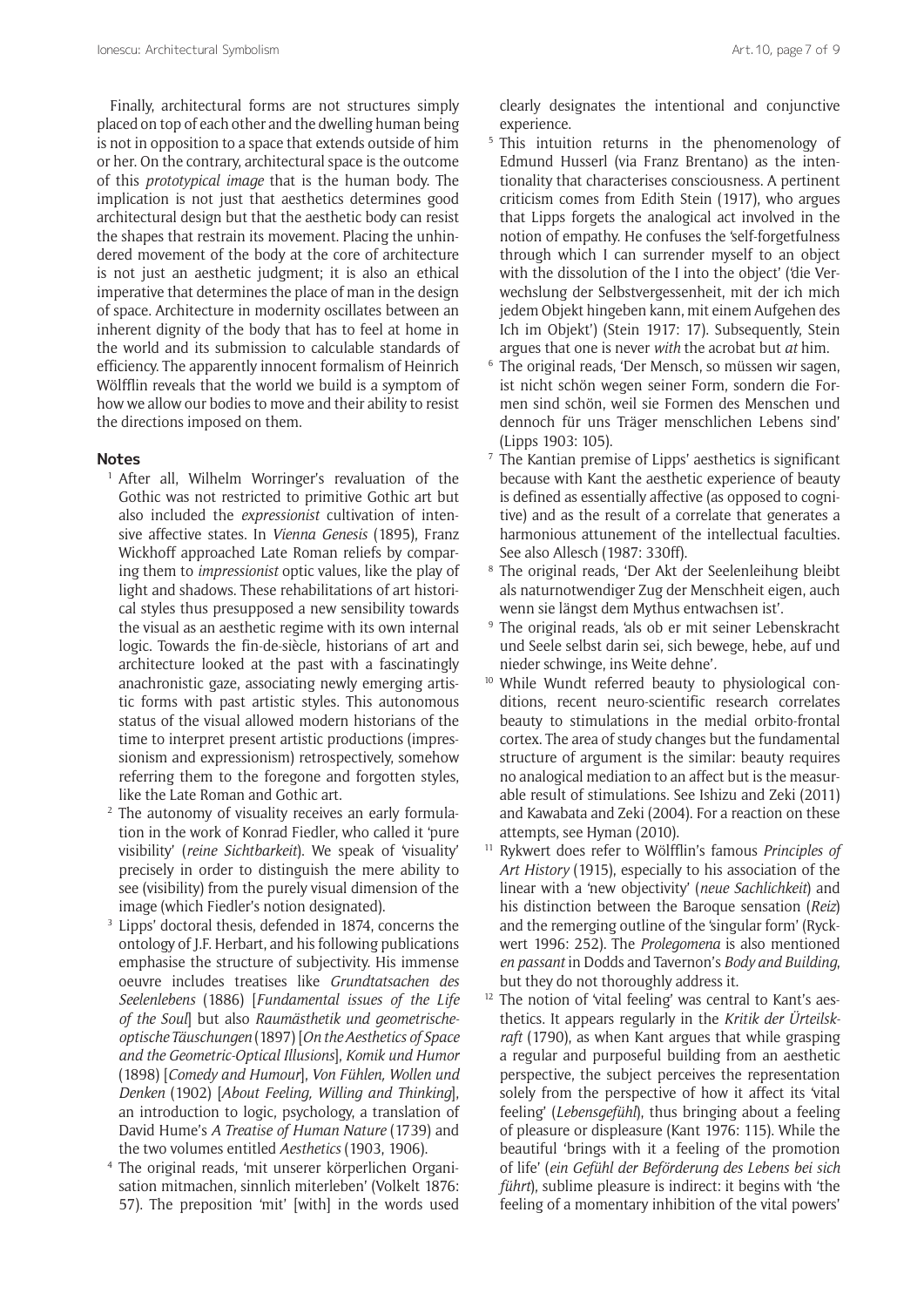(*augenblicklichen Hemmung der Lebenskräfte*) and continues with their intense 'outpouring' (*Ergie*βung);

- <sup>13</sup> Wölfflin writes, 'Aesthetic perception even transposes that most intimate experience of our own body onto inanimate matter' (Wölfflin 1994: 159) ['Die ästhetische Anschauung überträgt diese intimste Erfahrung unseres
- Körpers auch auf die leblose Natur') (Wölfflin 1946: 22] 14 The original reads, 'Kräftige Säulen bewirken in uns energische Innervationen, nach der Weite oder Enge der räumlichen Verhältnisse richtet sich die Respiration, wir innervieren, als ob wir diese tragende Säulen wären und atmen so tief und voll, als wäre unsre Brust so weit wie diese Hallen [...] der architektonische Eindruck [...] wesentlich in einem unmittelbaren körperlichen Gefühl beruhe' (Wölfflin 1946: 18).
- <sup>15</sup> Goethe writes, 'Yet, because matter can never exist and act without spirit and spirit without matter, matter too can increase, just as spirit cannot be denied attraction and repulsion' ['Weil aber die Materie nie ohne Geist, der Geist nie ohne Materie existiert und wirksam sein kann, so vermag auch die Materie sich zu steigern, so wie sichs der Geist nicht nehmen läßt, anzuziehen und abzustoßen'] (Goethe 1975: 48). See also the original essay, *Die Natur* (1789), which is continued in the fragment entitled *Erläuterung zu dem aphoristischen Auf-*
- *satz 'Die Natur'* (*Goethe an Kanzler v. Müller*, 1828). 16 In *Ideen zur Philosophie der Geschichte der Menschheit*  (1784–1791), Herder argues that creation (*Bildung, Genesis*) is the activity of 'organic forces' (*organische Kräfte*), 'the impact of internal forces, arranged by nature in a mass, that develop themselves, in which they will make themselves visible' ['eine Wirkung innerer Kräfte, denen die Natur eine Masse vorbereitet hatte, die sie sich zubilden, in der sie sich Sichtbar machen sollten'] (Herder 1971: 134). On Herder's *Ideen*, see especially book 5, chapter 2, 'No force of nature is without organ; but the organ is not the force that works through it' ['Keine Kraft der Natur ist ohne Organ; das Organ ist aber nie die Kraft selbst, die mittelst jenem wirket'].
- <sup>17</sup> See Vitruvius (1914), especially book 3, *On Symmetry: In Temples and In the Human Body* where the structure of the temple is presented as reflecting the 'harmony in the symmetrical relations of the different parts to the general magnitude of the whole' (Vitruvius 1914:
- 72–73). 18 Carl Jung's dichotomy of introversion vs. extroversion echoes Worringer's of abstraction vs. empathy. Empathy matches extroversion because an extroverted libido is directed towards an object that it wants to assimilate. Abstraction corresponds to introversion as the movement away from the object that is perceived 'by purely intellectual thought, crystallized and fixated into the rigid forms of law, the universal, the typical' (Jung 1916: 293). Abstraction is the consequence of an introversion that subordinates reality to abstract thought. The geometric structures of the primitive man are strategies of defending oneself from a world that is perceived as deeply disquieting.
- <sup>19</sup> Worringer argues that the abstract line is purely psychic, 'transcending all senses, non-sensitive or supersensible movement' ['über alle Sinne erhabenen, unsinnlichen oder […] übersinnlichen Bewegtheit'] (Worringer 1920: 35). He adds, 'the northern line does not live from any impression that we bestow on it, but seems to have its own expression which is stronger than our life' ['die nordische Linie lebt nicht von einem Eindruck, den wir ihr willig geben, sonder sie scheint einen eigen Ausdruck zu haben, der stärker ist als under Leben'] (Worringer 1920: 32).
- <sup>20</sup> See Clara Öhlschläger's introduction to Worringer (2007).
- <sup>21</sup> This would be the topic of a different paper, yet the same premise justifies the utopian and fascinating projects of Shusaku Arakawa and Madeline Gins. Their houses that promise to make death redundant combine design with thought experiments. They are all based on a profound understanding of the human body with all its conscious and unconscious patterns) (see Arakawa and Gins (2002)).

#### **Competing Interests**

The author declares that they have no competing interests.

#### **References**

- **Alberti, L B** 1988 *On the Art of Building in Ten Books*  [1485]. Trans. by J Rykwert, N Leach and R Tavernon. Cambridge, Mass.: The MIT Press.
- **Allesch, C** 1987 *Geschichte der psychologischen Ästhetik. Untersuchungen zur historischen Entwicklung eines Psychologischen Verhältnisses* ästhetischer *Phänomenen.*  Göttinger: Hogrefe.
- **Arakawa, S** and **Gins, M** 2002 *Architectural Body.* Tuscaloosa, London: The University of Alabama Press.
- **Ay, A** 2010 *Nachts: Göthe lessen. Heinrich Wölfflin und seine Goethe-Rezeption.* Göttingen: V&R Unipress.
- **Dodds, G** and **Tavernon, R** (eds.) 2002 *Body and Building: Essays on the Changing Relation of Body and Architecture.* Cambridge, Mass.: The MIT Press.
- **Giedion, S** 1958 *Architecture You and Me: The Diary of a Development.* Cambridge Mass.: Harvard University Press.
- **Goethe, J W von** 1975 *Goethes Werke.* Munich: Beck.
- **Herder, J G** 1971 *Ideen zur Philosophie der Geschichte der Menschheit* [1784–1791]. Foreword by G Schmidt. Wiesbaden: R. Löwit.
- **Hyman, J** 2010 Art and Neuroscience. In Frigg, R, and Hunter, MC (eds.), *Beyond Mimesis and Convention. Representation in Art and Science*. Dordrecht: Springer. pp. 245–262. DOI: [http://dx.doi.org/10.1007/978-](http://dx.doi.org/10.1007/978-90-481-3851-7_11) [90-481-3851-7\\_11](http://dx.doi.org/10.1007/978-90-481-3851-7_11)
- **Ishizu, T** and **Zeki, S** 2011 Toward A Brain-Based Theory of Beauty. *PLos ONE* 6(7): 1–10. DOI: [http://dx.doi.](http://dx.doi.org/10.1371/journal.pone.0021852) [org/10.1371/journal.pone.0021852](http://dx.doi.org/10.1371/journal.pone.0021852)
- **Jung, C G** 1916 *Collected Papers on Analytical Psychology.*  Transl. by C E Long. London: Baillière, Tindall & Co.
- **Kant, I** 1976 *Kritik der Urteilskraft* [1790]*.* Frankfurt am Main: Suhrkamp.